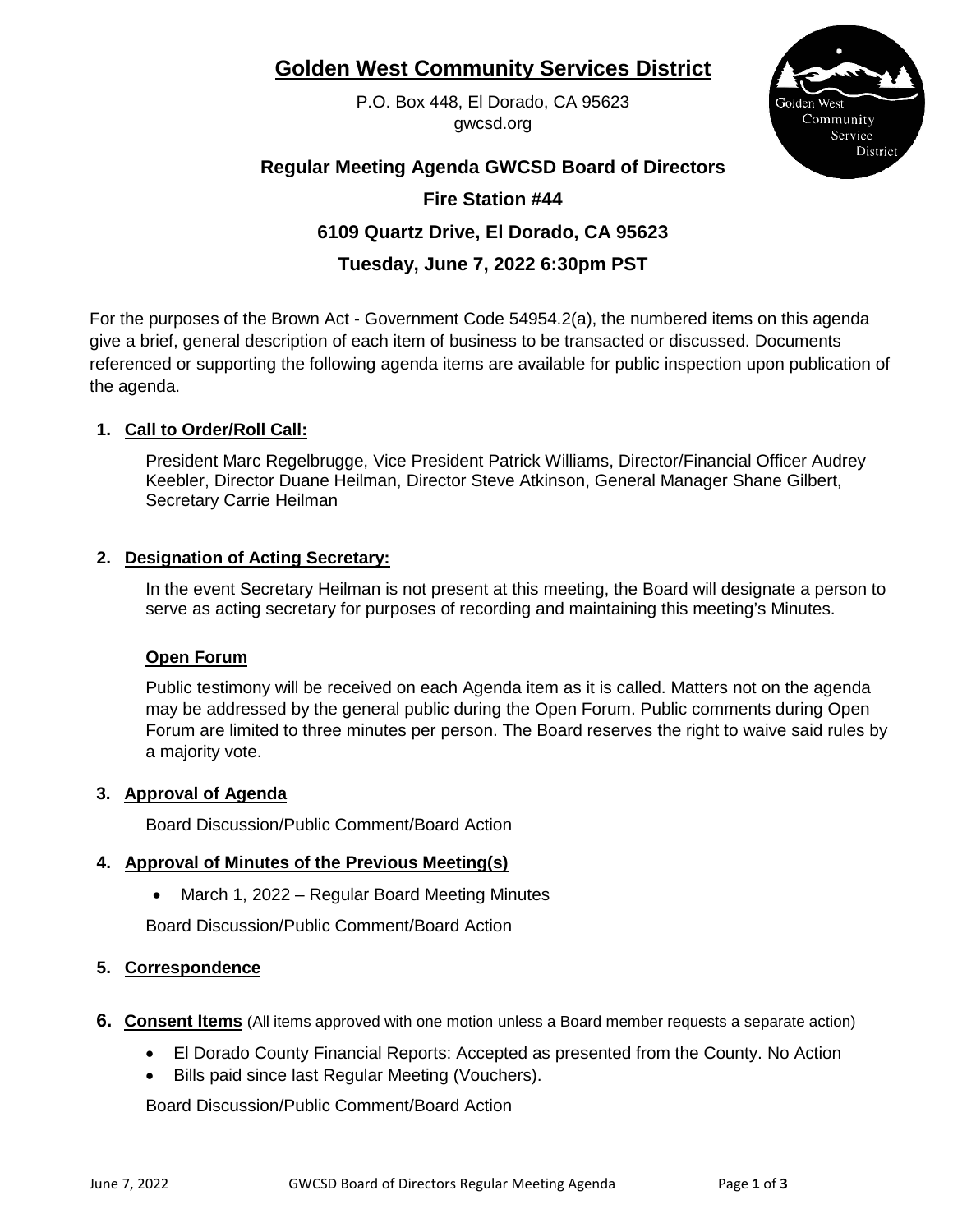#### **7. General Managers Report**

• Open discussion / Project Reports

Board Discussion/Public Comment/Board Action

#### **8. Director Reports**

Director Regelbrugge – IT, CUCCA Bidders List, Priorities Director Willliams – Director Heilman – Director Keebler – Financial Report Director Atkinson – Public Outreach

Board Discussion/Public Comment/Board Action

#### **9. Old Business**

• **Purchasing, Contracting and Capital Asset Policy** – Second public reading. This policy document attempts to (a) harmonize the 2014 Purchasing Policy with Ordinance 2016-6, and (b) incorporate policy provisions covering purchase, management and disposition of capital assets. Review and either amend policy as needed or adopt by Resolution.

Board Discussion/Public Comment/Board Action

#### **10. New Business**

• **Consideration/Approval of the Gann Limit for FY 22/23.** The Board will consider and may adopt a Resolution establishing the appropriations limitation (Gann Limit) for the Golden West CSD as described in Article XIII of the State Constitution. Public notices have been posted as required. The appropriations limitation for Fiscal Year 2022-23 will be \$464,842.

Board Discussion/Public Comment/Board Action

• **Elections Consolidation.** The board will consider adoption of a resolution to consolidate district elections per the Uniform District Elections Law, allowing the County Registrar of Voters to consolidate the District election of November 8, 2022 pursuant to Elections Code Section 10522. If passed, the District will provide the County Registrar a map of the District, the Notice of Offices to be Filled, the Notice of Hearing and the signed Resolution. Three director positions will be filled by the election in November.

Board Discussion/Public Comment/Board Action

• **Consideration/Approval of the Proposed GWCSD Budget for FY 22/23.** The Board will consider and may adopt a Resolution to establish the GWCSD budget for Fiscal Year 2022- 23. Public notices have been posted as required. The budget includes anticipated revenues from special taxes, ad valorem distribution and prior-year carryover. The proposed budget amount is \$473,227 of which \$437,527 is budgeted for Road Maintenance.

Board Discussion/Public Comment/Board Action

• **Meeting Efficiency.** The Board will discuss and may recommend and/or adopt changes to its meeting format for purposes of improving the efficiency of District Board meetings.